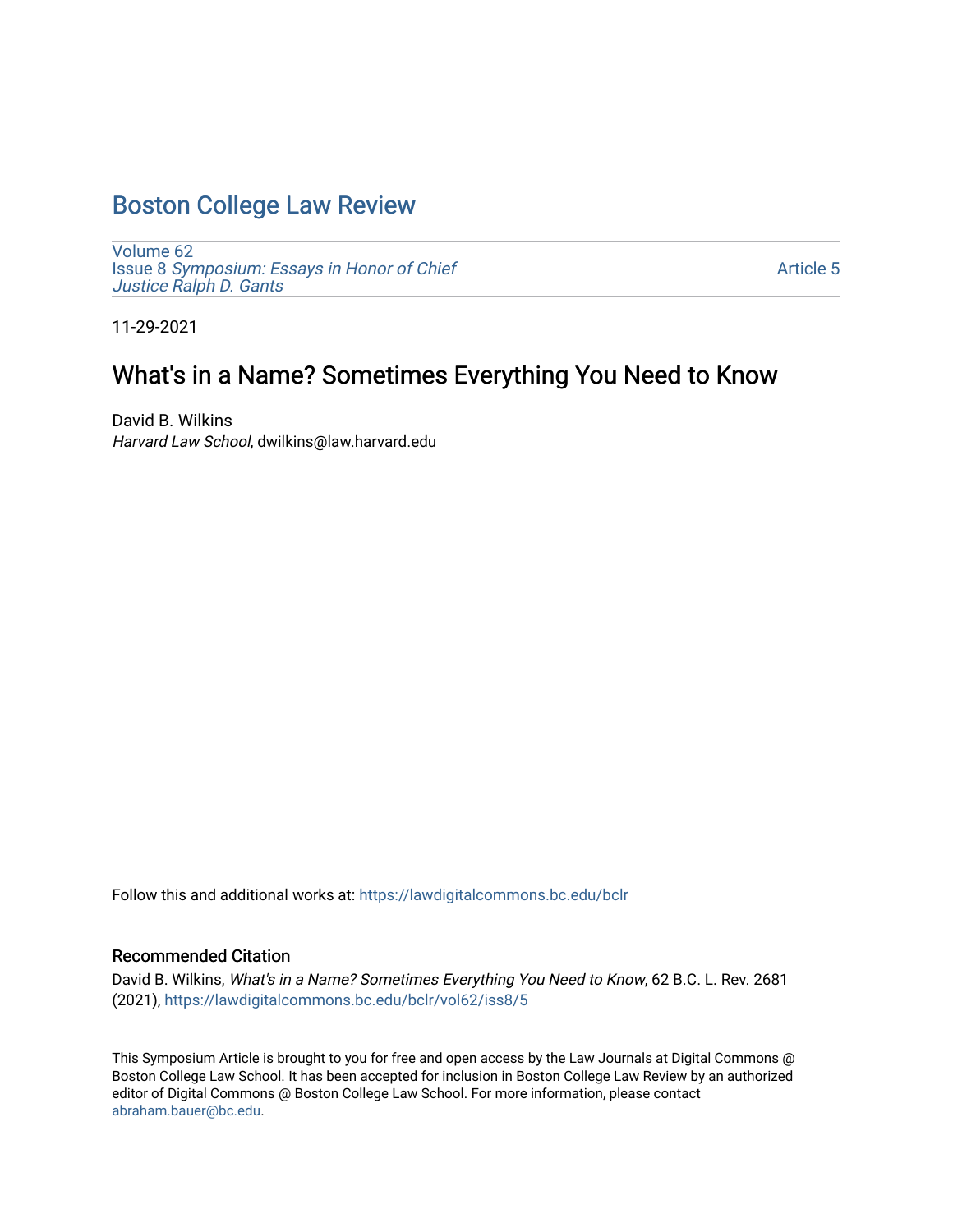## **WHAT'S IN A NAME? SOMETIMES EVERYTHING YOU NEED TO KNOW**

#### DAVID B. WILKINS[\\*](#page-1-0)

I have always been fascinated by names.

Given at birth, names both look backwards to history and ahead to a hoped-for future. This is especially true of middle names, which are often specifically given to commemorate the mother's family legacy, which in our maledominated culture is submerged in the tradition that children take their father's last name.

When I read Ralph's obituary in the *Boston Globe*, I learned that this was also true for my old friend. I knew Ralph's middle initial was "D," but in all the years we knew each other I had never bothered to ask what it stood for. So, it was only in reading his obituary that mournful morning that I discovered that the "D" stood for Dreyfus, Ralph's mother's maiden name. And like so many other things about my friend, it immediately struck me as a perfect bridge between past, present, and future.

As those of us of a certain age know, the name Dreyfus is most famously associated with Alfred Dreyfus, the Jewish French military officer falsely accused of treason at the turn of the twentieth century. "L'Affaire Dreyfus" is now widely regarded as an infamous symbol of antisemitism and injustice. Although at the time I read his obituary I had no idea whether Ralph was related to this historical figure (I have since learned that he may have been a distant relation), I immediately said to myself: how appropriate that a man who carried this name would become the first Jewish Chief Justice in the history of the Massachusetts Supreme Judicial Court, and a champion for justice for all.

Since the day that I first met Ralph in the Editor's Room at the Harvard Law Review in the fall of 1978, he has consistently been, to borrow Dr. Martin Luther King Jr.'s apt description, a "drum major for justice."[1](#page-1-1) Throughout his storied professional career, Ralph always chose public service over private

<span id="page-1-0"></span> <sup>\*</sup> Lester Kissel Professor of Law, Vice Dean for Global Initiatives on the Legal Profession, and Faculty Director of the Center on the Legal Profession, Harvard Law School. Thanks to Dean John Manning and Martha Minow for helping to organize the memorial service where I gave a version of these remarks, and to Harold Hongju Koh and the rest of the Gants Committee who are working so hard to preserve Chief Justice Gants's legacy. But most of all, a special thanks to Debbie, Michael, and Rachel for sharing Ralph with me and with the world.

<span id="page-1-1"></span><sup>&</sup>lt;sup>1</sup> "Drum Major Instinct," STAN. UNIV. MARTIN LUTHER KING, JR. RSCH. & EDUC. INST., https://kinginstitute.stanford.edu/encyclopedia/drum-major-instinct [https://perma.cc/G44B-HVL5].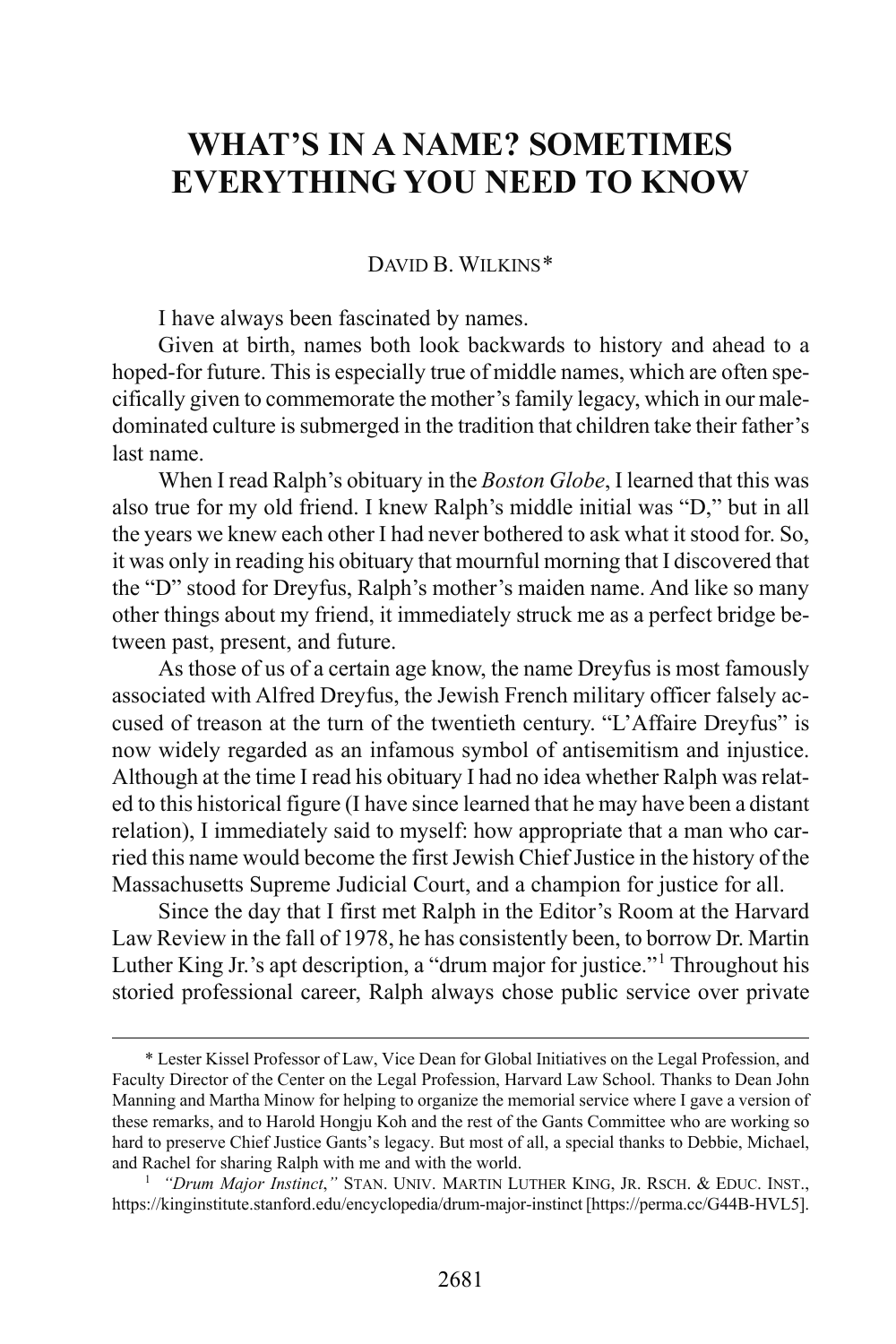gain, putting his talents in the service of the most vulnerable and oppressed. And, as anyone who knew him even casually will attest, Ralph not only dedicated his own life to the words inscribed over that other Supreme Court in Washington, D.C.––Equal Justice Under Law––but he made sure that this passion was passed down to the next generation.

Once again, this legacy is captured in a middle name. But to understand this part of Ralph's legacy, one must first talk about a part of Ralph's life that was even more important to him than his dedication to seeking justice for all.

From our first conversation in 1978, it was immediately clear to me that Ralph was brilliant. But it was not until he married Debbie Ramirez ten years later that I knew he was also cool.

Debbie was a year behind us at Harvard Law School, and I remembered her clearly as the brilliant and beautiful firebrand who was the president of what was then called the Chicano Law Students Association. When I found out that Ralph and Debbie were getting married shortly after I returned to Boston in 1986, I realized that there must be even more to my old friend than I thought!

But after my initial surprise, I realized that the union of these two amazing people made perfect sense. Like Ralph, Debbie was also a true drum major for justice. In the years following their marriage, I watched with pride and awe as Debbie quickly established herself as a leader in the fight for accountability in policing, equality in education, and access to justice. And as Ralph and Debbie welcomed their two beautiful children Michael and Rachel into the world, they made sure that each would carry both their mother's and their father's deep commitment to justice by giving each the middle name Ramirez.

Although they are just beginning their lives and careers, both Michael Ramirez Gants and Rachel Ramirez Gants have already shown that they are worthy bearers of this dual heritage. While still in college, Michael created JustiServ, an innovative tech start-up designed to improve access to justice for the millions of low- and moderate-income individuals who cannot afford a lawyer to protect even their most basic rights. For her part, as a student at Harvard Law School, Rachel Ramirez Gants devoted hundreds of hours to the Tennant Advocacy Project protecting vulnerable populations from eviction.

Yes, the future of the Ramirez-Gants legacy is clearly in good hands.

But as I have had the privilege of watching Michael and Rachel grow from precocious and inquisitive children into accomplished young adults, I cannot help but think about one more person who shares Ralph's middle name: the actor Richard Dreyfuss. Although spelled with two "s's" instead of one, Ralph and Richard have some striking similarities.

There is, of course, their devilish good looks––although Ralph would want me to be clear that he towered over his 5-foot-5-inch acting doppelganger! But in addition to his handsome face and rakish charm, Ralph, with his